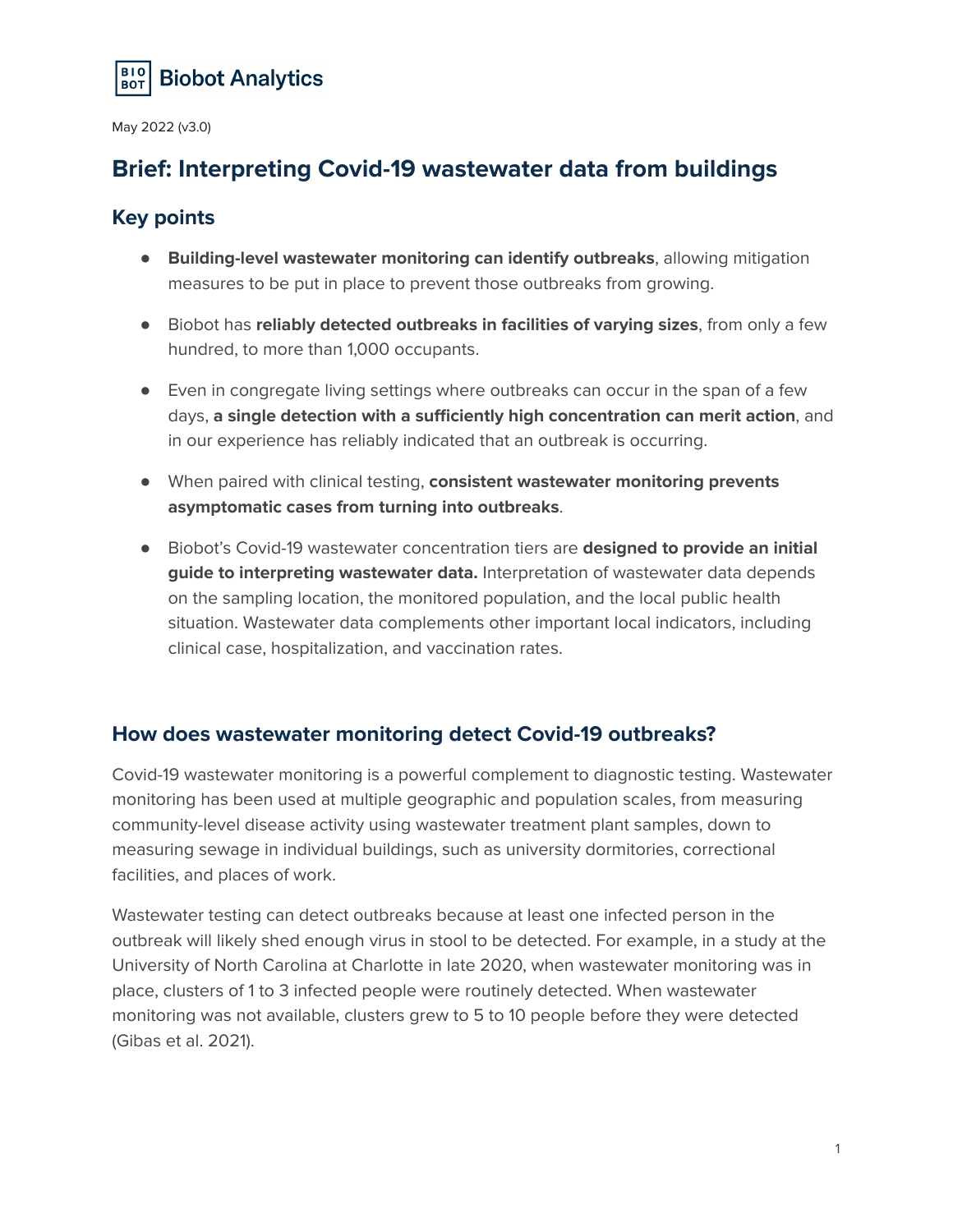

# **Why does Biobot use wastewater concentration tiers?**

Wastewater data for SARS-CoV-2 detection and quantification can span a wide range, from less than 10,000 virus copies per liter of wastewater to over 1 million copies per liter. To help guide interpretation of wastewater data, Biobot divides wastewater virus concentrations into four tiers. These tiers were developed using empirical data from Biobot's samples, from academic studies, and from tiers derived by academic groups (e.g., Clemson University). For more information on how these tiers were developed, see the Appendix.

| <b>Tier</b>    | <b>Wastewater virus</b><br>concentration<br>(copies/L) | <b>Examples of when this tier has been observed in Biobot's</b><br>data                     |  |
|----------------|--------------------------------------------------------|---------------------------------------------------------------------------------------------|--|
| 1              | Less than 10,000                                       | Few or no infected individuals. Active transmission is<br>unlikely.                         |  |
| $\overline{2}$ | 10,000-100,000                                         | Increasing numbers of infections, or decreasing numbers of<br>infections after an outbreak. |  |
| 3              | 100,000-1,000,000                                      | Some building outbreaks peak at this tier. Larger outbreaks<br>continue to rise to tier 4.  |  |
| 4              | >1,000,000                                             | Numerous infected individuals. A large outbreak may be in<br>progress.                      |  |

# **Biobot Covid-19 wastewater tiers**

For buildings, low concentrations of virus are consistent with very few, if any, people in the monitored population being infected. Higher concentrations are an indication that the presence of the virus in the building is not a one-off and that there is a high risk of within-building transmission and an outbreak.

Note that any wastewater virus tiering system involves selecting breakpoints that do not have intrinsic biological significance. There is effectively no difference between a sample with 10,001 copies per liter and one with 9,999, even though they fall into different tiers.

# **How are wastewater concentration tiers used in…**

## **University dormitories?**

● Wastewater monitoring at the University of Arizona prevented an outbreak in fall 2020. When a wastewater sample from one dorm tested positive for SARS-CoV-2, all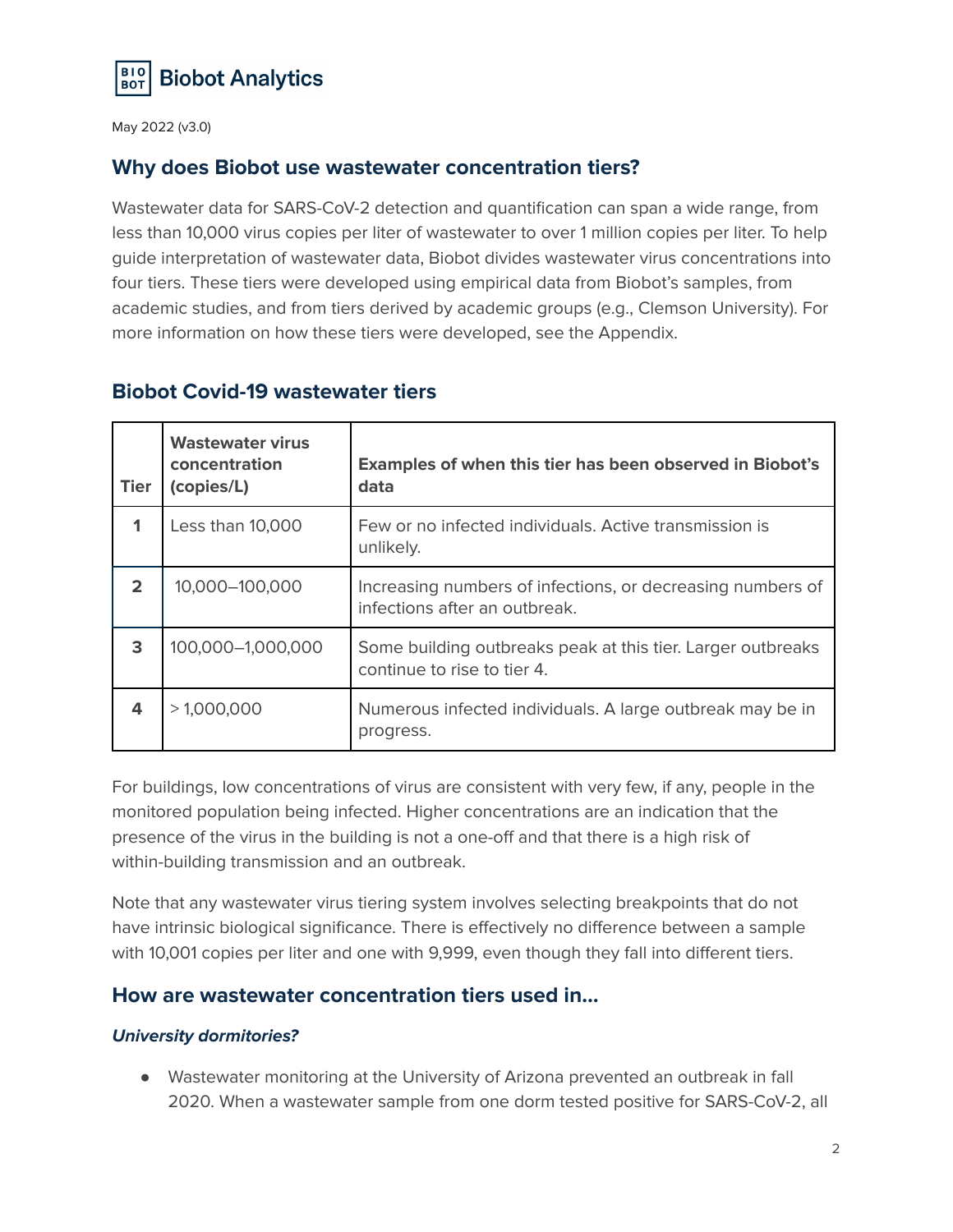

311 people who lived and worked in the dorm were clinical tested. Two students, infected but asymptomatic, were identified and isolated, preventing an outbreak (Peiser, 2020).

- The University of Michigan used wastewater monitoring to trigger mass testing of studies in dormitories, and to close public locations such as gyms, when wastewater virus levels in those facilities were too high (EPA, 2022).
- Administrators at Rollins College (Winter Park, Fla.) used wastewater data to monitor Covid-19 in specific residence halls. When wastewater indicated increased infections, administrators directed "pop-up" clinical testing to those dorms, allowing infected students to be quickly identified and isolated.

## **Congregate living facilities?**

- The sheriff for Middlesex County, Massachusetts, which includes the city of Boston, explained: "The results of the samples analyzed by Biobot show the processes and procedures we have put in place – including testing, mask wearing and quarantining of newly admitted individuals – continue to be effective in mitigating the impact of COVID at the Middlesex Jail & House of Correction, […] providing us with an additional crucial layer of confirmation" (Middlesex Sheriff's Office, 2021).
- At the J. Paul Taylor Center, a juvenile detention facility in New Mexico, an increase in SARS-CoV-2 levels was detected in the wastewater sample and the facility was notified of the increase (NMED, 2021a). In response, the Center tested all of its residents and staff, finding three staff members who tested positive. The positive staff members quarantined off site, and the subsequent wastewater results returned to non-detectable levels (NMED, 2021b).

## **Places of work?**

● An enterprise customer samples wastewater five times a week at some of its offices to monitor Covid-19. When the virus is detected in wastewater, administrators open an incident report to determine whether the detection can be connected to a specific incident or event. If three consecutive wastewater samples yield detections, an internal review committee is notified and creates an action plan. Actions include offering clinical Covid-19 tests to employees and sending infected employees home.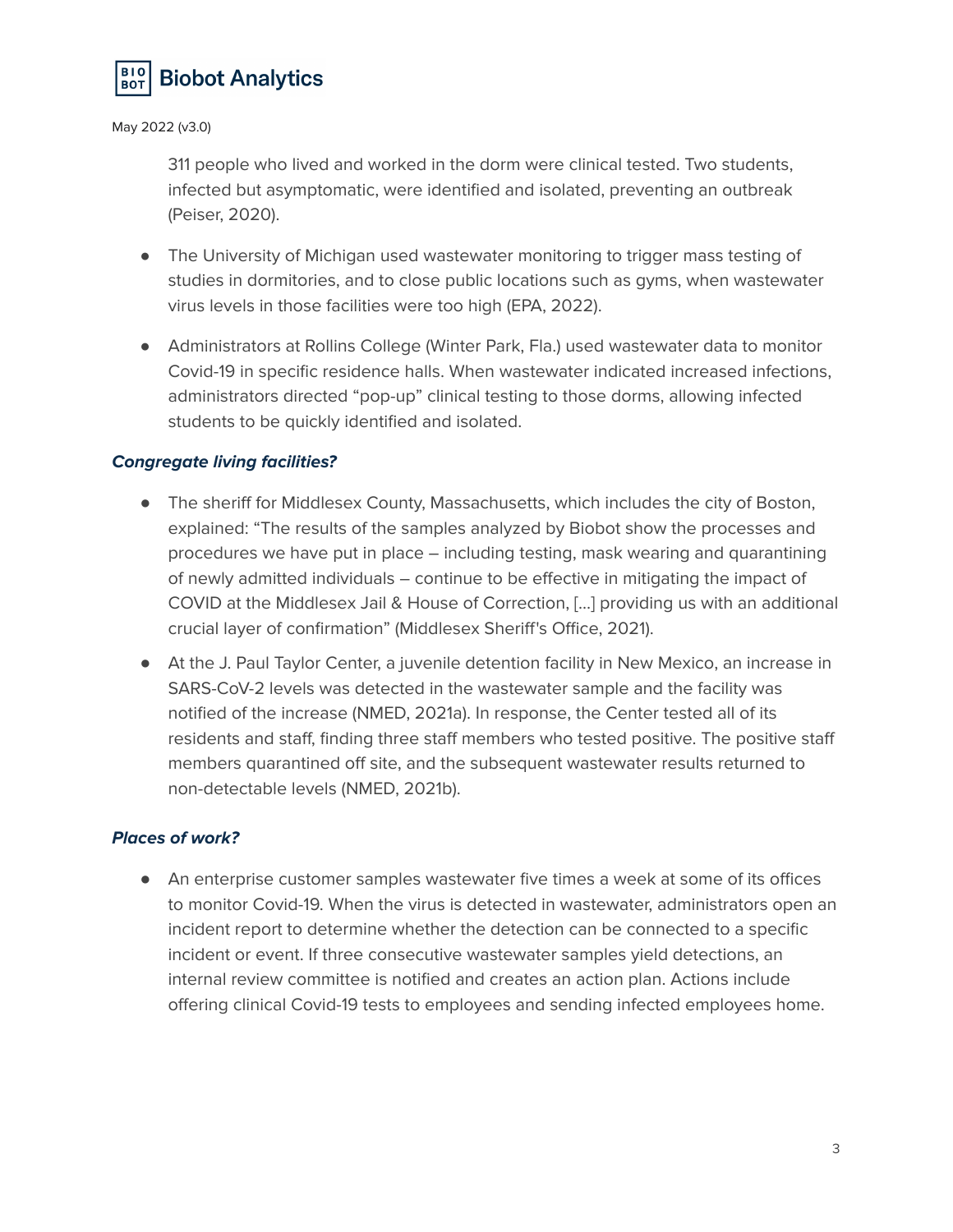

# **How to use these tiers for your facility**

Wastewater monitoring provides information that can inform public health action, such as mitigating an outbreak. Wastewater levels of SARS-CoV-2 correlate with the number of infected individuals in the building, and wastewater virus tiers are the starting point for planning mitigations. However, **any mitigating actions taken to prevent the spread of virus will need to be decided according to an organization's specific risk tolerance, resource availability, population served, and nature of services.** Additionally, mitigation measures will depend on whether samples remain at elevated concentrations or whether there is a single sample increase followed by a return to baseline levels.

Each facility and community operates in a unique context, so different actions are suitable for different communities. For this reason, suggested mitigation strategies are presented as a spectrum of possible options.

| <b>Wastewater Concentration Level Paired with Trending Direction</b> |                                                                                                                                                                                                                 |                                                                                                                            |                                                                                                                                                                   |  |  |
|----------------------------------------------------------------------|-----------------------------------------------------------------------------------------------------------------------------------------------------------------------------------------------------------------|----------------------------------------------------------------------------------------------------------------------------|-------------------------------------------------------------------------------------------------------------------------------------------------------------------|--|--|
|                                                                      |                                                                                                                                                                                                                 |                                                                                                                            |                                                                                                                                                                   |  |  |
| <b>Spectrum of Possible Mitigation Actions</b>                       |                                                                                                                                                                                                                 |                                                                                                                            |                                                                                                                                                                   |  |  |
| • Test wastewater<br>at baseline<br>frequency                        | Encourage mask<br>$\bullet$<br>wearing and social<br>distancing<br>Reduce group<br>$\bullet$<br>activities<br>Improve air<br>ventilation and<br>filtration<br>Increase<br>frequency of<br>wastewater<br>testing | • Encourage<br>working from<br>home<br>Require mask<br>wearing<br>Reduce facility<br>occupancy<br>Test wastewater<br>daily | • Offer clinical<br>testing to<br>everyone in the<br>facility<br>Offer more<br>protective masks<br>(N95, KN95,<br><b>KF94)</b><br>Prioritize working<br>from home |  |  |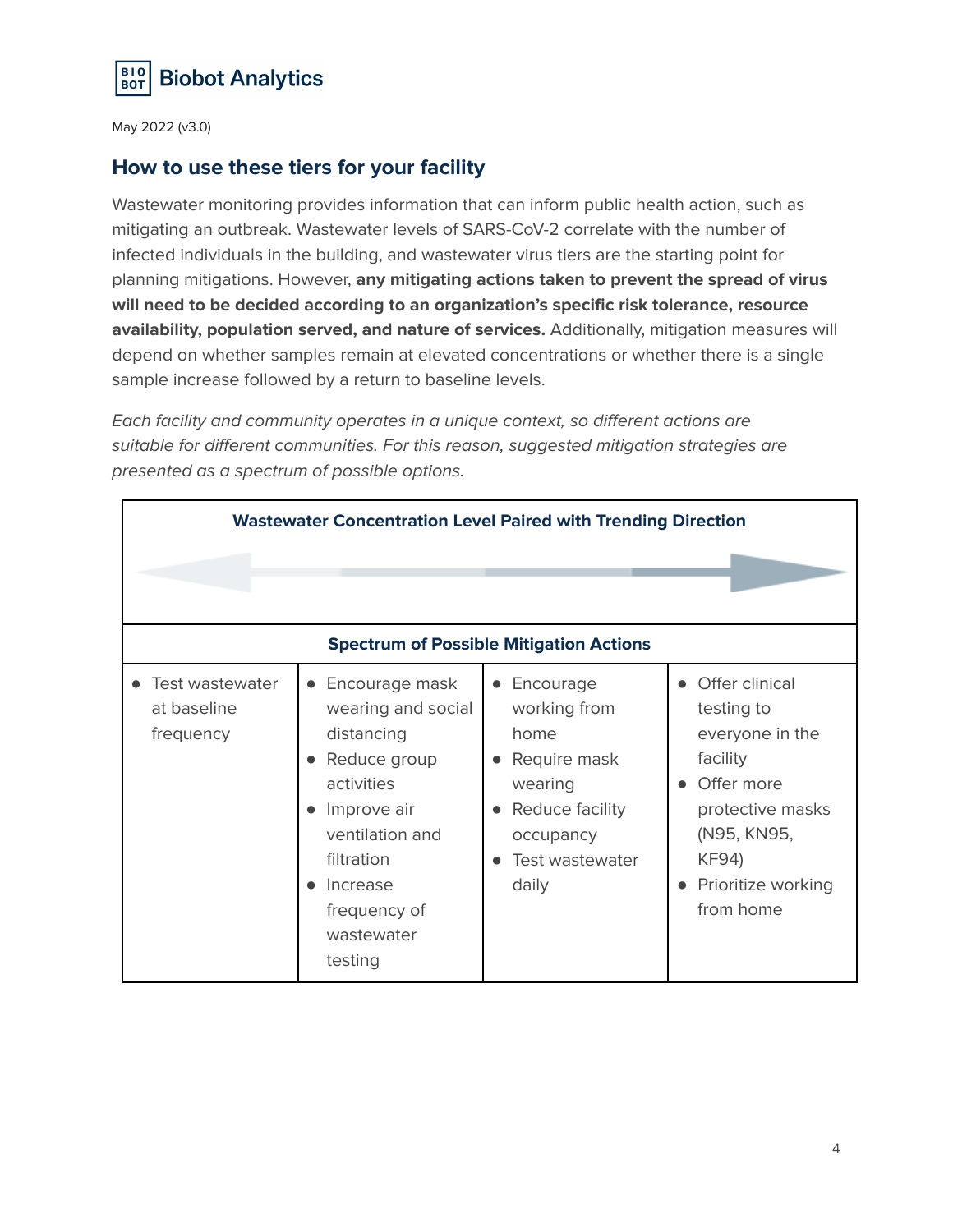

## **Considerations when interpreting wastewater data**

Wastewater tiers are designed to provide an initial guide, the interpretation of which may be dependent on specific sampling location and population served. Several factors beyond those discussed above may impact what the tiers mean in a specific context.

## **Low levels of virus may not always indicate an outbreak**

Low but nonzero wastewater virus concentrations could be due to a number of factors not related to a growing outbreak:

- **Behavioral factors:** An infected person might briefly visit the monitored building but still deposit virus in the wastewater system. Some people use the bathroom outside their residences and workplaces. Small amounts of virus may also make their way into wastewater via saliva. Simply spitting in a sink may be sufficient to cause a detection (Döhla et al. 2020).
- **Biological factors:** A person recovering from infection may return to the building. Recovering individuals shed at lower level but are still potentially detectable in wastewater (Corchis-Scott et al. 2021)
- **Infrastructure factors:** Detections are potentially possible even after all infected individuals are removed from the building because residual stool may remain in toilets or pipes. Also, small amounts of wastewater from other buildings may end up at the sampling point. For example, in a study of Spanish nursing homes (Davó et al. 2021), virus concentrations were consistently detected in wastewater from one nursing home, despite all residents and staff in that facility testing negative. Later investigation showed that the sampling location actually included wastewater from an adjacent building that housed some infected individuals.

# **Building concentration levels correlate with but do not exactly measure number of infected individuals**

● Virus shedding in feces can vary from person to person by a factor of 100, and virus shedding changes over the course of an individual's infection. This means that the timing of sampling and the presence or absence of a "high shedder" contributing to the sample can cause rapid rises and falls in building-level data.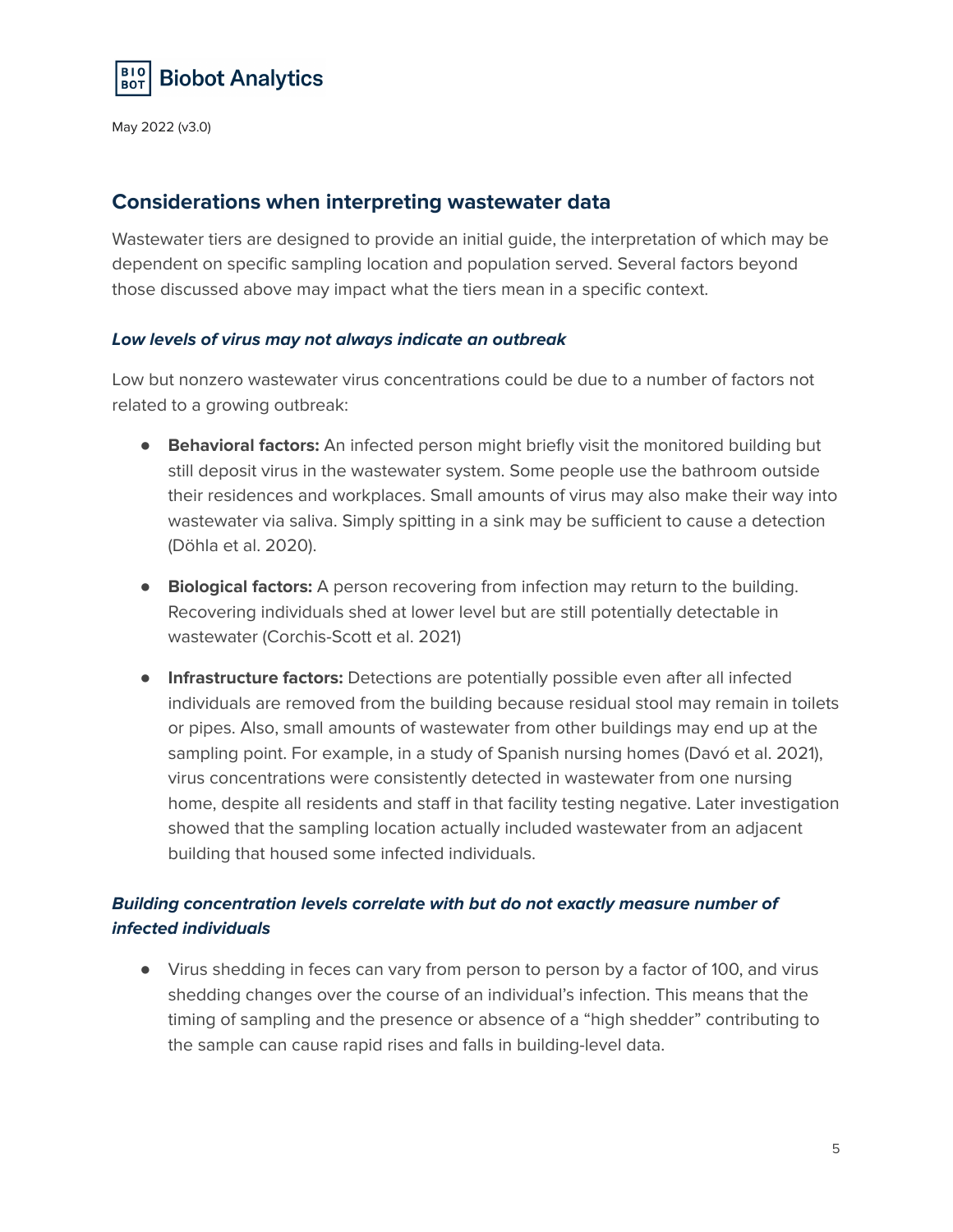

## **Tracking consecutive wastewater concentration levels over time, multiple times a week, is the best way to determine the presence of an outbreak.**

- In a congregate living environment, where transmission rates are high and outbreaks will grow quickly, wastewater virus levels as low as Tier 2 can serve as an early warning sign of an outbreak. Sampling multiple times a week is the most effective way to confirm trends in virus activity.
- In buildings with lower transmission rates and smaller populations, such as office settings, Tier 2 virus levels may not warrant any action other than to monitor subsequent samples to determine if infections are increasing. More frequent sampling is still preferable, but sampling even just once a week can still be informative.

# **Potential actions to improve performance of building-level wastewater monitoring**

Wastewater monitoring practitioners can take multiple steps to improve the quality of their monitoring program's data:

## **Increase the sampling frequency of sampling**

The value of building-level monitoring strongly depends how often samples are taken. If sampling is too infrequent, then by the time a wastewater measurement is taken, the cluster of infected people will have grown large enough to be detected by other means. By collecting samples more often, an outbreak can be detected more quickly.

Frequent sampling may be especially important in congregate living settings, where outbreaks can occur over the course of only a few days. Because outbreaks can grow exponentially, weekly or twice-weekly sampling may suddenly transition from non-detect to very high concentrations. Thus, depending on the setting, it may not be feasible to confirm an outbreak using a trend analysis.

## **Tailor the sampling schedule**

Design your sampling schedule based on the population being served and your facility's occupancy patterns to capture the most useful data. For example, if you have a Friday telework policy, sampling on other days of the week will provide more useful data.

#### **Increase pumping frequency**

After flushing, material may take only a few minutes to reach and pass a sampling location (Colosi et al. 2021). To maximize the chance that material from every flush will be captured, autosamplers should be set to their maximum practicable pumping frequency, as close to a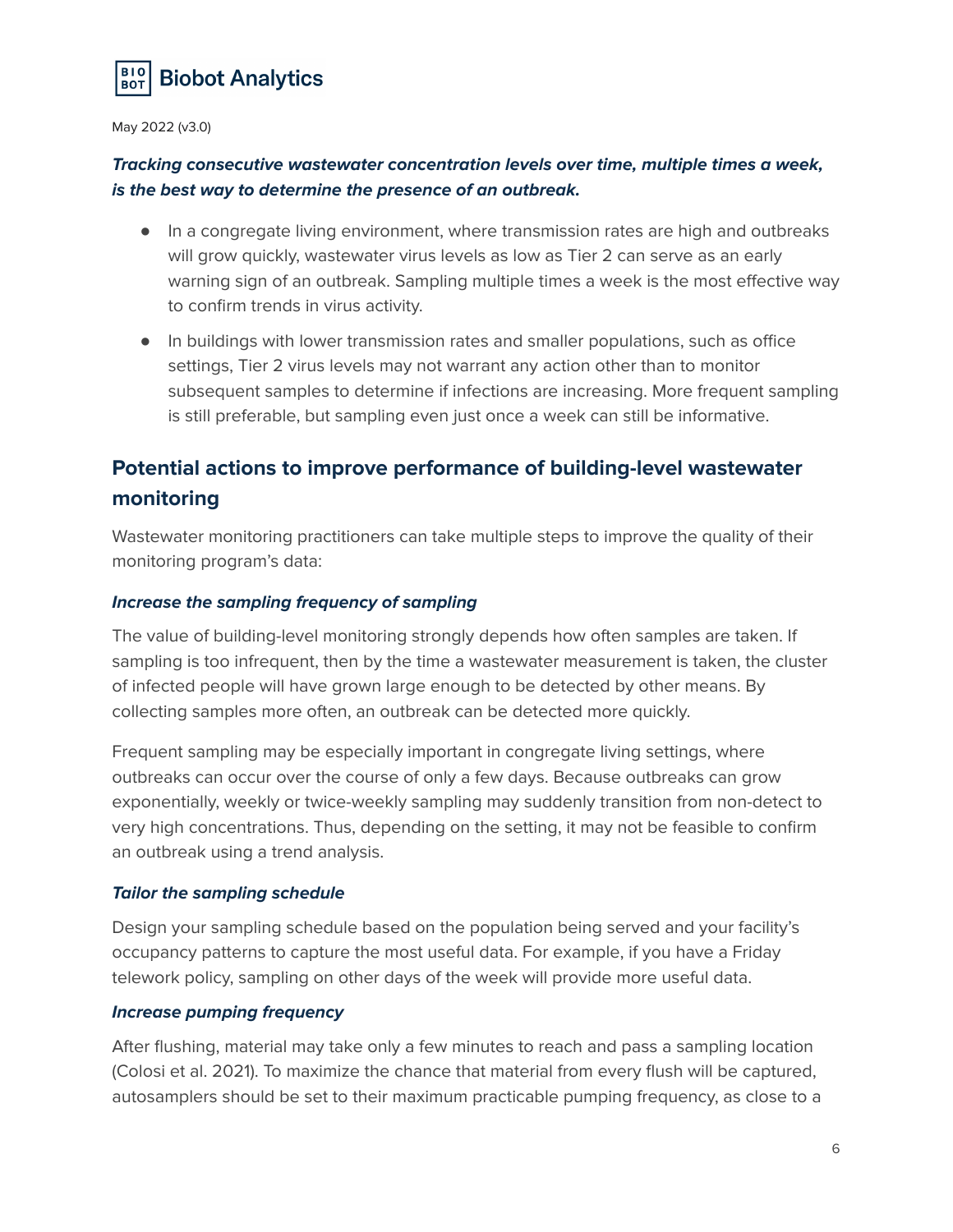

5-minute pumping frequency as possible. Pumping frequency may need to be adjusted based on the sewer system's hydraulics, which can be quantified using a dye test.

#### **Perform dye tests**

In a dye test, dyed water is placed in a toilet and flushed. The delay between the flush and the appearance of the dye at the sampling location is measured, and the amount of dye that makes it to the sampling location is measured. Dye tests are helpful because:

- There is a chance that a sampling location does not include material from the target toilet. For example, in a study of effluent from a Covid-19 hospital ward, a series of negative wastewater results led researchers to question the original sampling locations. Dye tests showed that none of the sampled manholes were actually receiving wastewater from the hospital ward in question (Colosi et al. 2021).
- Dye tests can also help determine what frequency of pumping is required to ensure good confidence that virus-positive material will be sampled and detected. If the transit time between a toilet flush and the sampling point is very fast, then an autosampler might not collect material from every flush.